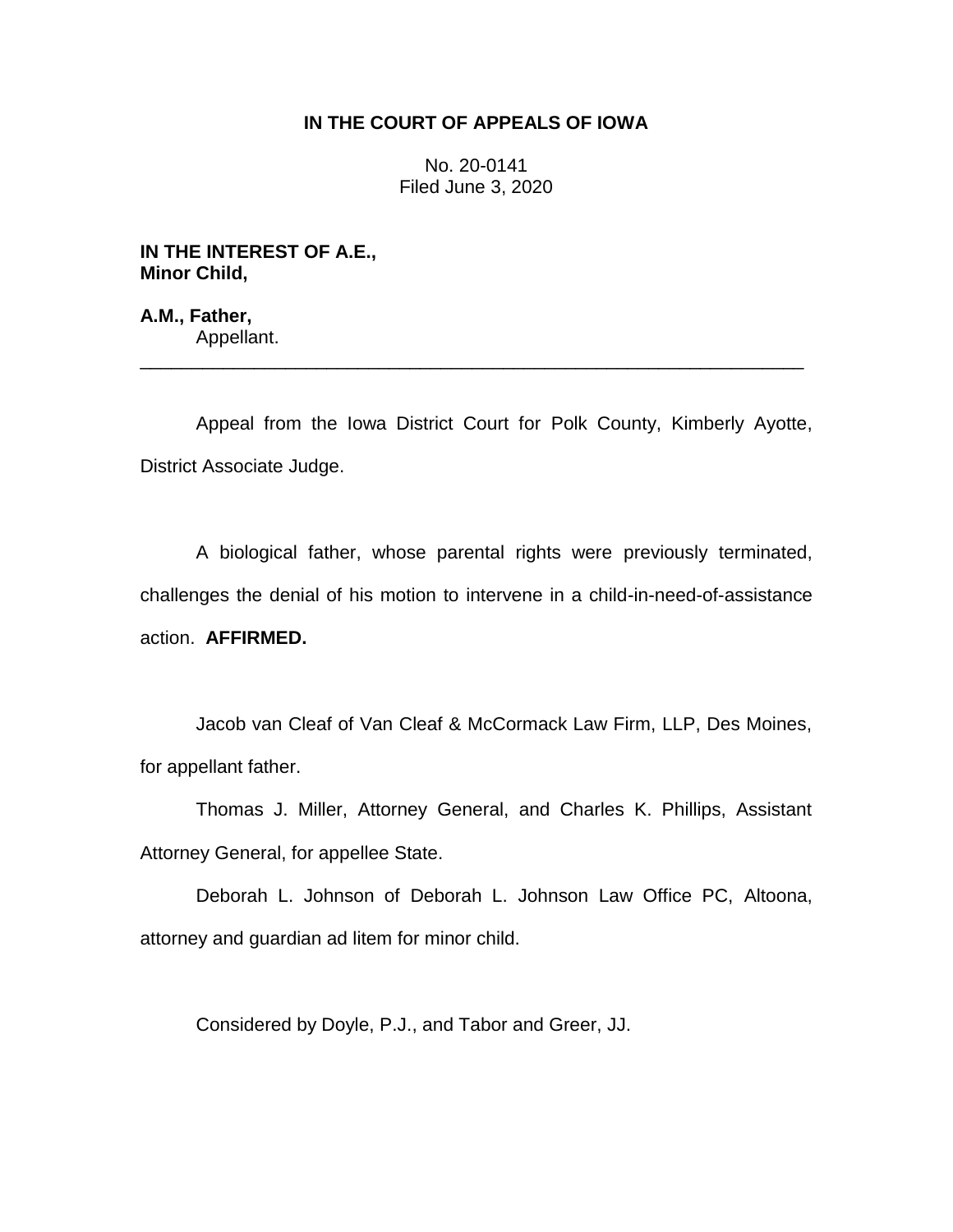## **TABOR, Judge.**

 $\overline{a}$ 

This case involves the denial of a motion to intervene in a child-welfare case. In an unusual turn, the unsuccessful intervenor, Arthur, is the eleven-yearold child's biological father. Arthur voluntarily terminated his parental rights when his daughter, A.E., was an infant. Yet Arthur maintained contact with A.E. through her childhood, including somewhat regular visitation, with the consent of her mother.

In October 2017, the Iowa Department of Human Services (DHS) removed A.E. from her mother's care. Two years later, Arthur sought to intervene in the child-in-need-of-assistance (CINA) proceedings under Iowa Code section 232.91(2) (2019) and Iowa Rule of Civil Procedure 1.407. In briefing, Arthur alleged he was interested in being considered a "suitable person" under section 232.117(3)(c).<sup>1</sup>

The juvenile court denied his motion. The court emphasized Arthur had not "consistently been involved in his biological daughter's life—including no contact within the last year." The court ruled intervention was not in A.E.'s best interest, citing her current placement with relatives, including her sibling, her need for permanency, and Arthur's inconsistent contact.

Arthur now appeals, faulting the juvenile court for evaluating his interest as that of a parent, though he did not claim a parental interest. On our review, framing

 $1$  That provision directs the juvenile court, after termination, to transfer guardianship and custody of the child to one of the following: (1) the DHS, (2) a child-placing agency, or (3) a non-custodial parent, other relative, or other suitable person. *See* Iowa Code § 232.117(3)(a)–(c).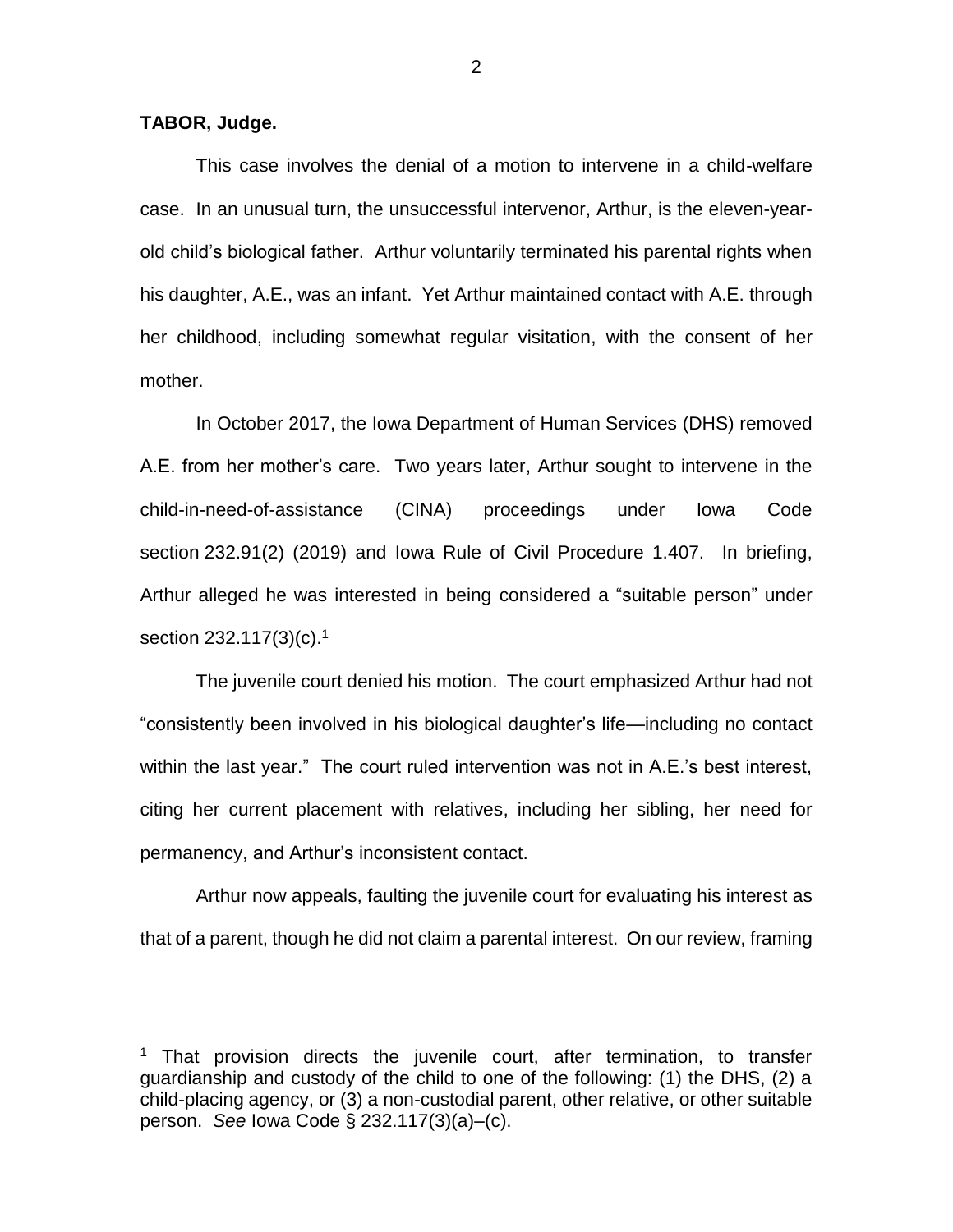Arthur's interest as an "other suitable person" with whom A.E. could be placed, we

find no error in the juvenile court's denial of the motion to intervene.<sup>2</sup>

Rule 1.407(1) sets out when a person can intervene in an action:

a. When a statute confers an unconditional right to intervene.<sup>[3]</sup>

b. When the applicant claims an interest relating to the property or transaction which is the subject of the action and the applicant is so situated that the disposition of the action may as a practical matter impair or impede the applicant's ability to protect that interest, unless the applicant's interest is adequately represented by existing parties.

A proposed intervenor has an "interest" if the legal proceeding will affect a legal right. *In re A.G.*, 558 N.W.2d 400, 403 (Iowa 1997). "An interest that is indirect, remote or conjectural is generally insufficient to support intervention." *Id.* "[T]he mere interest or desire to adopt a child will not qualify as a sufficient interest." *H.N.B.*, 619 N.W.2d at 343.

A bit of background is necessary to our analysis. A.E. was born in 2008. Arthur voluntarily terminated his parental rights when she was six months old, noting his lack of financial resources. He did not see her again until her third birthday. For a few years, he had regular visits with A.E. with the assent of her mother. At the hearing on his motion, he testified he saw A.E. "[t]hree or four" days

 $\overline{a}$ 

<sup>&</sup>lt;sup>2</sup> In most child-welfare appeals, our review is de novo-looking at the facts and law anew. *In re J.C.*, 857 N.W.2d 495, 500 (Iowa 2014). But we review the juvenile court's denial of a motion to intervene for the correction of legal error. *In re H.N.B.*, 619 N.W.2d 340, 342–43 (Iowa 2000). Although our review is on error, we accord discretion to the juvenile court's determination whether the person seeking to intervene is "interested" in the matter being litigated. *Id.* We focus on the child's welfare; the ultimate decision "must be compatible with the child's best interests." *Id.* at 344.

<sup>&</sup>lt;sup>3</sup> No unconditional right exists under the circumstances of this case; Arthur does not claim such a right.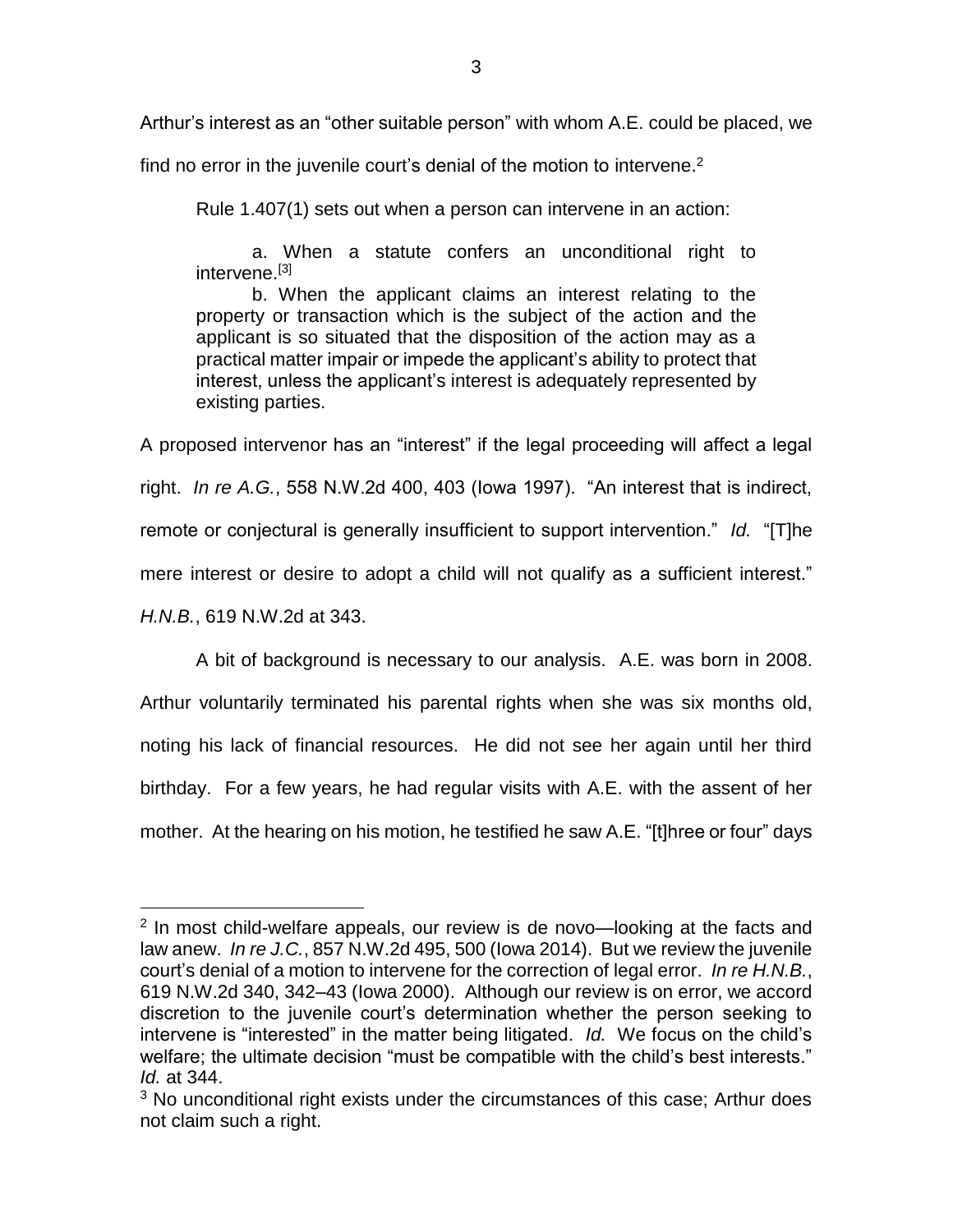each week anywhere from thirty minutes to "all day plus overnight." But Arthur largely lost contact when the DHS removed A.E. from her mother's care in October 2017. He testified that after the removal he spoke with A.E. on the phone once a week. Even those weekly calls stopped in July 2019.

Despite their waning interaction, Arthur still bases his motion to intervene on his "close, ongoing relationship with A.E." He urges that he qualifies as an "other suitable person" to be considered a placement for A.E.

The juvenile court may transfer custody to a "suitable person" after a dispositional hearing. Iowa Code § 232.102(1)(a). Our legislature did not define the term "suitable person." *In re J.C.*, 857 N.W.2d 495, 508 (Iowa 2014). In that vacuum, courts have given the term a "flexible" meaning, leaning on the particular facts of each intervention petition. *Id*. "The sufficiency of the interest asserted by the intervenor under the 'suitable person' provision is considered in light of the nature of the proceeding and surrounding facts and circumstances." *H.N.B.*, 619 N.W.2d at 343. "[T]he closeness of the relationship between the child in interest and the intervenor is a critical factor in determining the sufficiency of the interest of an intervenor." *Id.* at 344.

The juvenile court correctly found insufficient support for Arthur's claim that the strength of his relationship with A.E. secured his interest in intervening. Arthur knew in 2017 that A.E.'s CINA case was opened. He could have pursued a placement or guardianship at any point. Yet he did not seek to intervene until 2019. The record shows Arthur has not seen A.E. for two years and stopped calling her six months before the hearing. Those gaps in contact undermine his

4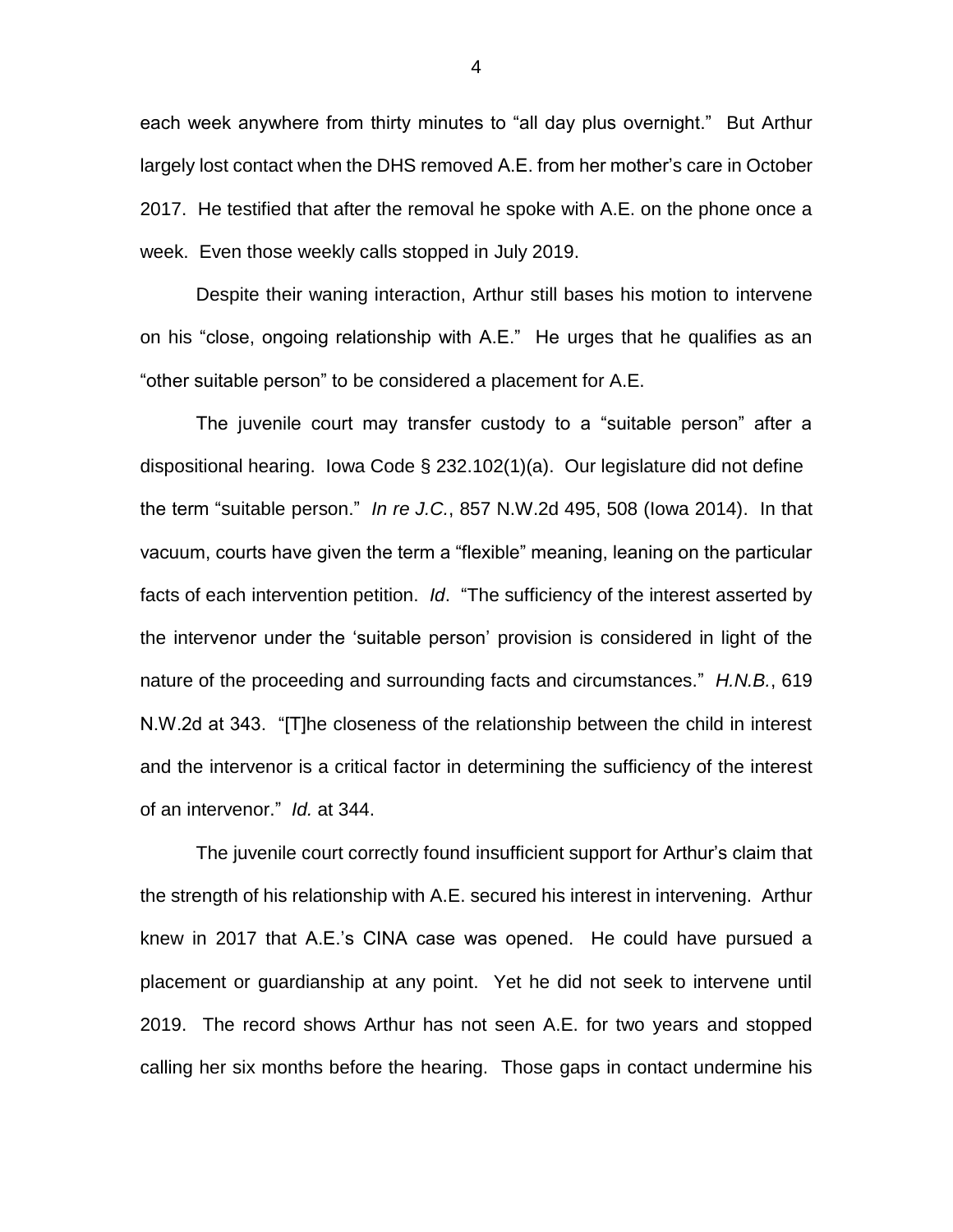claim that their close relationship qualifies him as a suitable person to assume her

care.

What does A.E. want? Reports conflict. According to her mother, A.E. does not want to see Arthur or have a relationship with him. But at the hearing, A.E.'s attorney shared her recent conversation with the child:

I asked her, among other things, if there was anything else that she would like the judge to know, and she said that she would like to see her father. And it kind of came out of the blue. I asked her when the last time she saw her father was, and she said when she was nine years old . . . .

. . . I asked what she was envisioning, and she said, you know, like regular divorced families, every other weekend and some time during the week.

For the record, A.E.'s guardian ad litem (GAL) opposed intervention. The GAL recognized A.E. was "a remarkable child who definitely has strong opinions and has thought them out." But the GAL argued it was not in A.E.'s best interests to remove her from her current placement with her maternal grandparents and halfsister. By all reports, A.E. is doing well in that placement.

Deferring to the juvenile court's determination that Arthur lacked a sufficient interest in the CINA case, we find no error in the denial of his motion to intervene. We reach this conclusion even though A.E. expressed an interest in seeing him again. To be clear, this not a case in which the proposed intervenor is a stranger to the child. *See In re B.B.M.*, 514 N.W.2d 425, 429 (Iowa 1994) (noting grandparents were "strangers" to the child but still allowing intervention under the unique circumstances where child had an unusual genetic disorder). But neither is it the kind of relationship with a "suitable person" that courts have found justifies intervention. *See, e.g.*, *J.C.*, 857 N.W.2d at 508 (allowing established but